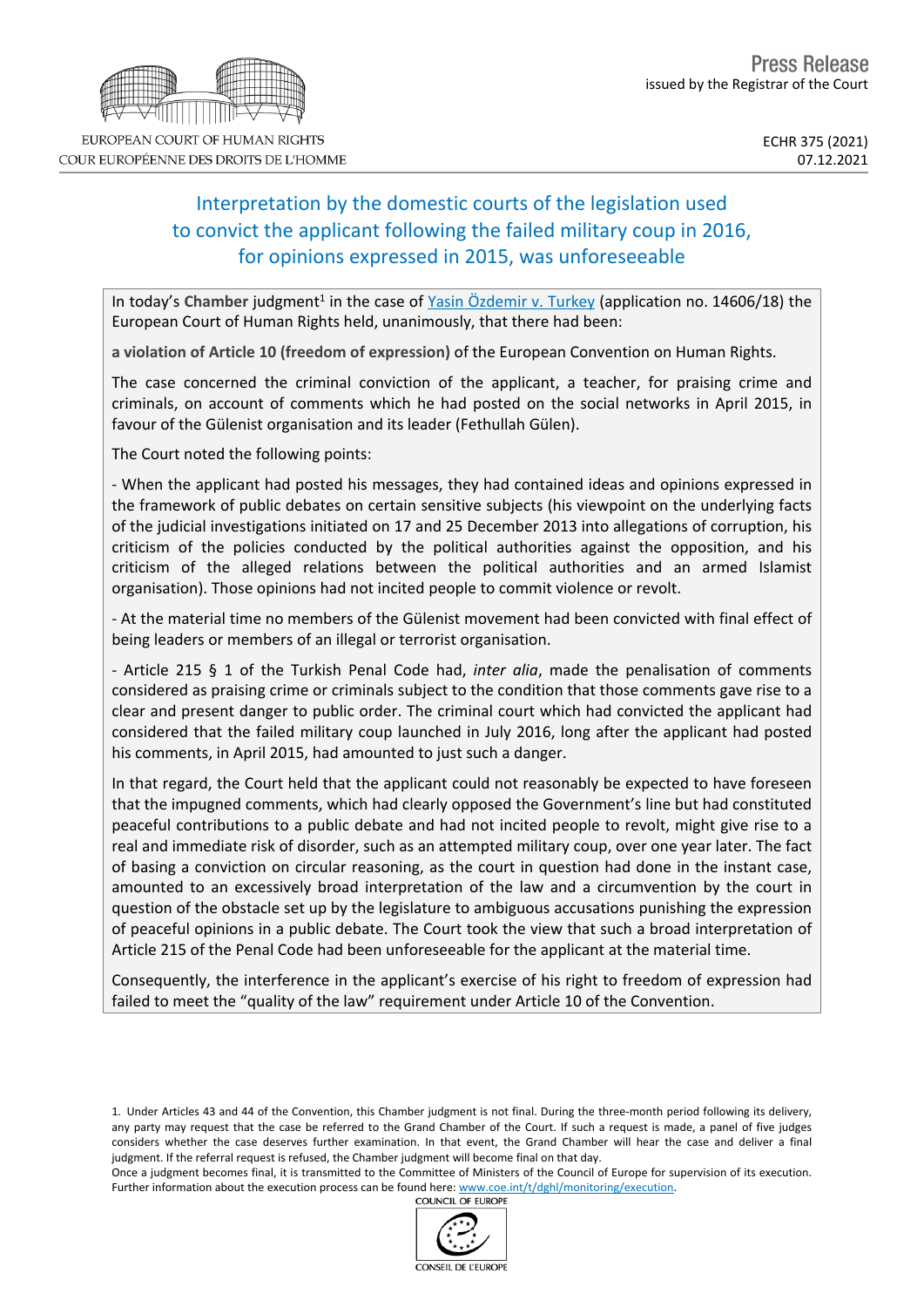## Principal facts

The applicant, Yasin Özdemir, is a Turkish national who was born in 1980 and lives in Adana (Turkey).

In June 2016 the Isparta public prosecutor's office ordered the police to conduct research on social media (Facebook, Twitter and Instagram) to identify Internet users who belonged to terrorist organisations.

In the same month, the Isparta Security Directorate prepared a report, classified as secret, on the comments posted by the applicant on Facebook in reaction to articles or news about the "Gülenist" organisation by the pro-government newspaper *Yenişafak*.

In July 2016 the applicant was dismissed, pursuant to Legislative Decree no. 667 (adopted by the Council of Ministers during the state of emergency imposed following the attempted coup of 15 July 2016), on the grounds that he had previously been employed in a private school affiliated to the "FETÖ/PYD terrorist organisation", which had been closed down under the same Legislative Decree.

In August 2016 the applicant was placed in police custody, then in pre-trial detention, as the authorities suspected him of being a member of the FETÖ/PYD organisation or of disseminating propaganda in its favour.

In November 2016 the Isparta Assize Court sentenced the applicant to seven months and fifteen days' imprisonment, under Article 215 § 1 of the Turkish Criminal Code, finding that the applicant's actions fell within the offence of praising crime and criminals. The assize court also decided to suspend the delivery of the judgment convicting the applicant (meaning that it would be set aside if he was not convicted of any offence of the same type for a period of five years).

In its judgment, the assize court drew attention to the FETÖ/PYD's organisational structures and operating methods, and held that it was an armed organisation, in that it had carried out several attacks in Turkey through its members who were employees of the armed forces or the police. As to the condition provided for in Article 215  $\S$  1 of the Criminal Code, under which statements considered as praising crime and criminals had to present a clear and present danger to public order, the assize court considered that the attempted coup of July 2016 amounted to such a danger.

An appeal lodged by the applicant and an individual application to the Turkish Constitutional Court were dismissed.

### Complaints, procedure and composition of the Court

Relying on Article 10 of the Convention (freedom of expression), the applicant complained about his conviction, arguing that at the time he had published the contested comments, the organisation in question had not been known as a terrorist organisation.

The application was lodged with the European Court of Human Rights on 12 March 2018.

Judgment was given by a Chamber of seven judges, composed as follows:

Jon Fridrik **Kjølbro** (Denmark), *President*, Aleš **Pejchal** (the Czech Republic), Valeriu **Griţco** (the Republic of Moldova), Egidijus **Kūris** (Lithuania), Branko **Lubarda** (Serbia), Pauliine **Koskelo** (Finland), Saadet **Yüksel** (Turkey),

and also Hasan **Bakırcı**, *Deputy Section Registrar.*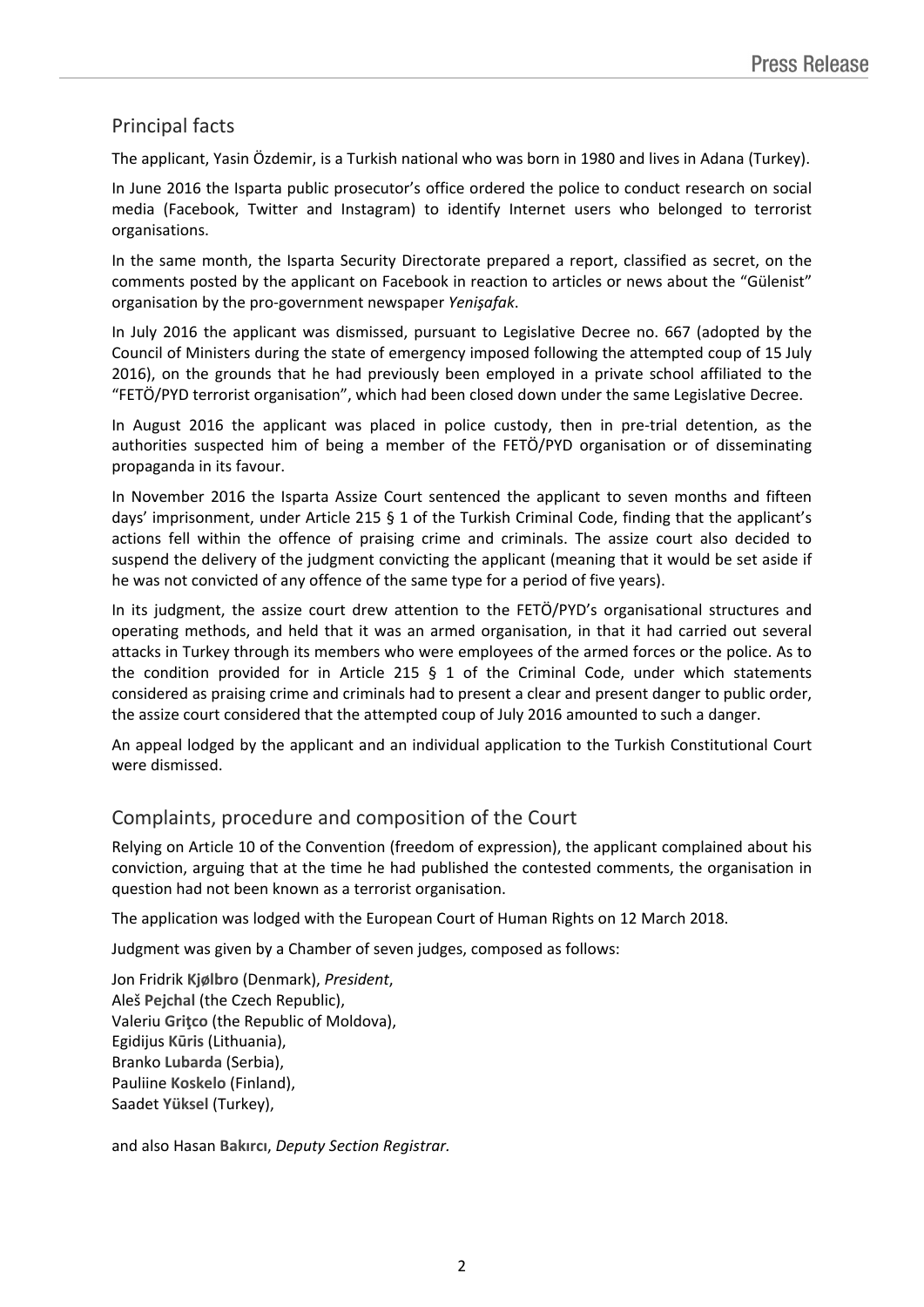## Decision of the Court

### Article 10 (freedom of expression)

The Court considered that the applicant's criminal conviction and the decision to stay delivery of judgment given at the close of proceedings in the present case, which had subjected the applicant to a five-year stay of execution, amounted to genuine and effective restrictions, and that they therefore amounted to an "interference" with the applicant's exercise of his right to freedom of expression.

It decided to consider whether the domestic law as interpreted and applied in the present case had been foreseeable when the applicant had posted the comments which had led to his conviction.

The Court noted that the applicant had been convicted with final effect of praising crime or criminals, and that his conviction had been based solely on the comments which he had posted on Facebook concerning newspaper articles.

The Court took the view that the comments in question had mainly consisted of the applicant's opinions on topical political issues: his criticism of measures adopted by the administrative and judicial authorities to combat the Gülenist organisation, his point of view on the underlying facts of the judicial investigations conducted from 17 to 25 December 2013 into allegations of corruption, his critique of the policies conducted by the political authorities against the opposition, and his criticism of the alleged relations between the political authorities and an armed Islamist organisation.

At the time of their publication, the messages had contained ideas and opinions expressed in the framework of public debates on certain sensitive subjects – similar ideas had already been expressed not only by members of the Gülenist movement but also by the legal opposition, including political opposition parties, as well as by the national and international media. Furthermore, those opinions had in no way incited people to commit violence or revolt.

In the Court's view, the fact that members of the Gülenist movement had launched an attempted coup almost fifteen months later, using a section of the opinions expressed as an excuse, altered nothing in the above-mentioned findings concerning the freedom to express such opinions during public debates.

The Court pointed out that an interpretation of criminal law leading to confusion between, on the one hand, criticism levelled at the Government in the framework of public debates, and on the other, pretexts used by terrorist organisations to justify their acts of violence, was necessarily incompatible with both Turkish national law, which recognised public freedoms, and the Convention provisions protecting individuals against arbitrary infringements of those Convention freedoms.

The Court observed that at the material time no members of the Gülenist movement had been finally convicted of being leaders or members of an illegal or terrorist organisation, even though the group had been considered dangerous by some parts of the executive. Indeed, the question whether the movement was an educational and religious community or an organisation endeavouring unlawfully to infiltrate the State organs had been the subject of heated public debate in April 2015, around the time when the applicant had published the impugned comments.

It further noted that Article 215 § 1 of the Turkish Criminal Code laid down safeguards against excessively broad interpretations of the law to the detriment of persons charged with offences, in particular making the criminalisation of statements considered as praising crime or criminals subject to the condition that those comments gave rise to a clear and present danger to public order. It observed that the criminal court which had convicted the applicant had considered that the failed military coup which had been launched in July 2016, long after the applicant had posted his comments in April 2015, had amounted to just such a danger. The Court considered that the applicant could not reasonably be expected to have foreseen that the impugned comments, which